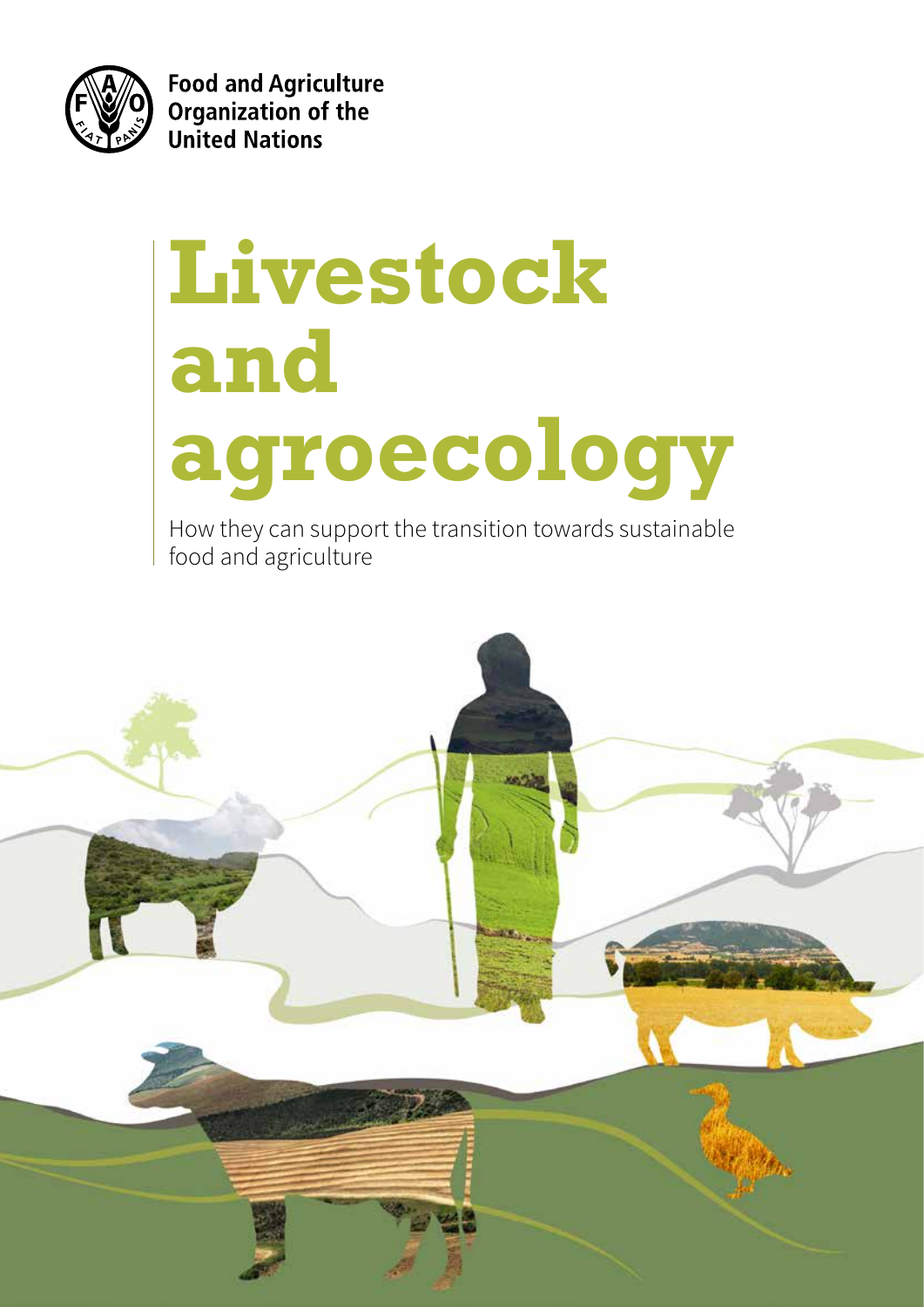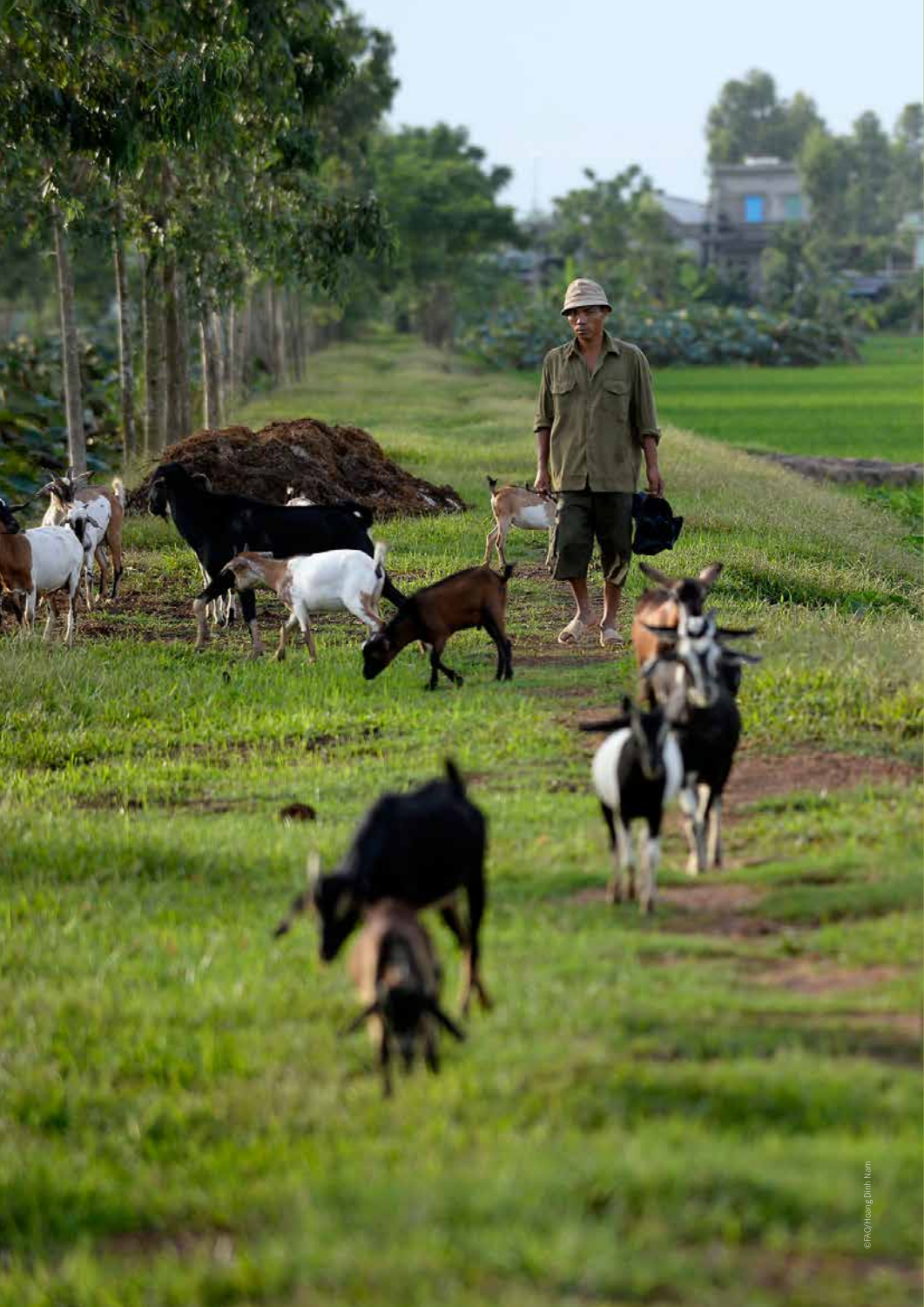# **Introduction**

Livestock are found in all regions of the world and supply a wide range of products and services such as meat, milk, eggs, fibre, hides and skins, natural fertilizers, fuel, transport and drought power. They are kept by more than half of rural households and are essential to livelihoods, nutrition and food security. If managed sustainably, they can contribute to important ecosystem functions such as nutrient cycling, soil carbon sequestration and the conservation of agricultural landscapes. They can also improve livelihoods and incomes.

However, the rapid development of the livestock sector in response to growing demand has given rise to a number of risks. Most of this development has taken place in large-scale and intensive systems, with relatively little contribution from small-scale producers or pastoralists. Intensive systems account for about 60 percent of global pork or chicken meat, although they still provide less than 15 percent of beef or milk production. Concerns are also growing over the impact of the livestock sector on the climate and the environment, the role of livestock in global food security and nutrition, as well as in sustainable and healthy diets, animal health and particularly the impact of zoonotic diseases on public health, and animal welfare.

Many means of addressing these risks involve optimizing interactions between animals, plants, humans and the environment and hence are relevant to agroecology, an approach based on applying ecological concepts and principles to agriculture while taking into consideration the social aspects that need to be addressed for sustainable and fair food systems. From pastoralists to small-scale crop-livestock farmers, many livestock keepers already practice agroecology. But the transition will be more challenging for some production systems than others.

This brief reviews opportunities and challenges related to livestock's potential to contribute to agroecological transition, focusing on four main themes, which rely on different elements of agroecology: supporting better livelihoods and creating added value; conserving and using diversity; recycling for better efficiency and finally climate change mitigation and adaptation. It presents recommendations for a better inclusion of livestock in international efforts to transition to sustainable food and agriculture through upscaling and wider adoption of agroecology.



#### **Summary:** key opportunities for livestock to contribute to the agroecological transition

- Livestock are found in all agroecosystems and include a diverse range of species and breeds raised in a variety of production systems.
- poor in particular by providing access to nutrient dense food  $\blacksquare$  Livestock play an important role in enhancing food security and nutrition of the public at large and the rural and urban (meat, milk and eggs)
	- $\blacksquare$  Livestock are key to the livelihoods of small-scale farmers, particularly women, providing them with income, capital, fertilizer, fuel, draught power, fibres and hides.
	- Agricultural productivity, income and resilience can be increased by integrating livestock with other production system components such as trees and crop plants.
	- By eating fibrous feeds (e.g. grass and straw) and waste (e.g. swill), livestock make use of biomass that humans cannot

eat and increase natural resource use efficiency.

- Animal mobility within and between agroecosystems and landscapes transfers nutrients, biomass and water in the form of animal manure, and moves people's assets in times of disasters such as floods or drought.
- $\blacksquare$  Manure is rich in nutrients and organic matter, which are key to the physical, chemical and biological properties of healthy soils
- Good livestock management practices increase plant biodiversity in grasslands, which in turn enhances productivity, resilience, and other ecosystem services
- $\blacksquare$  Livestock are part of climate solutions, through reducing enteric methane emissions and deploying diverse livestock resources to increase resilience on farm.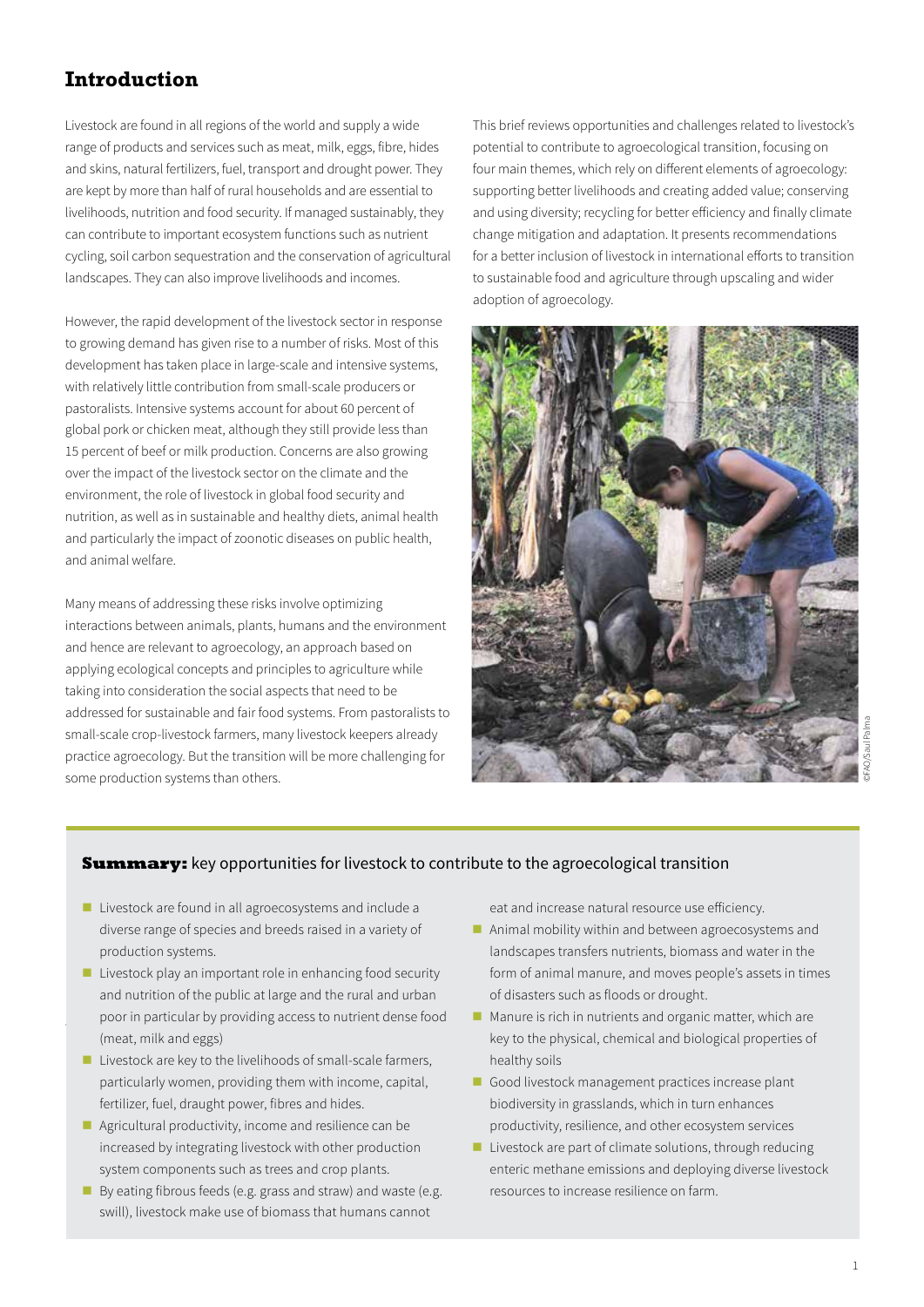# **1**

Supporting better livelihoods and creating added value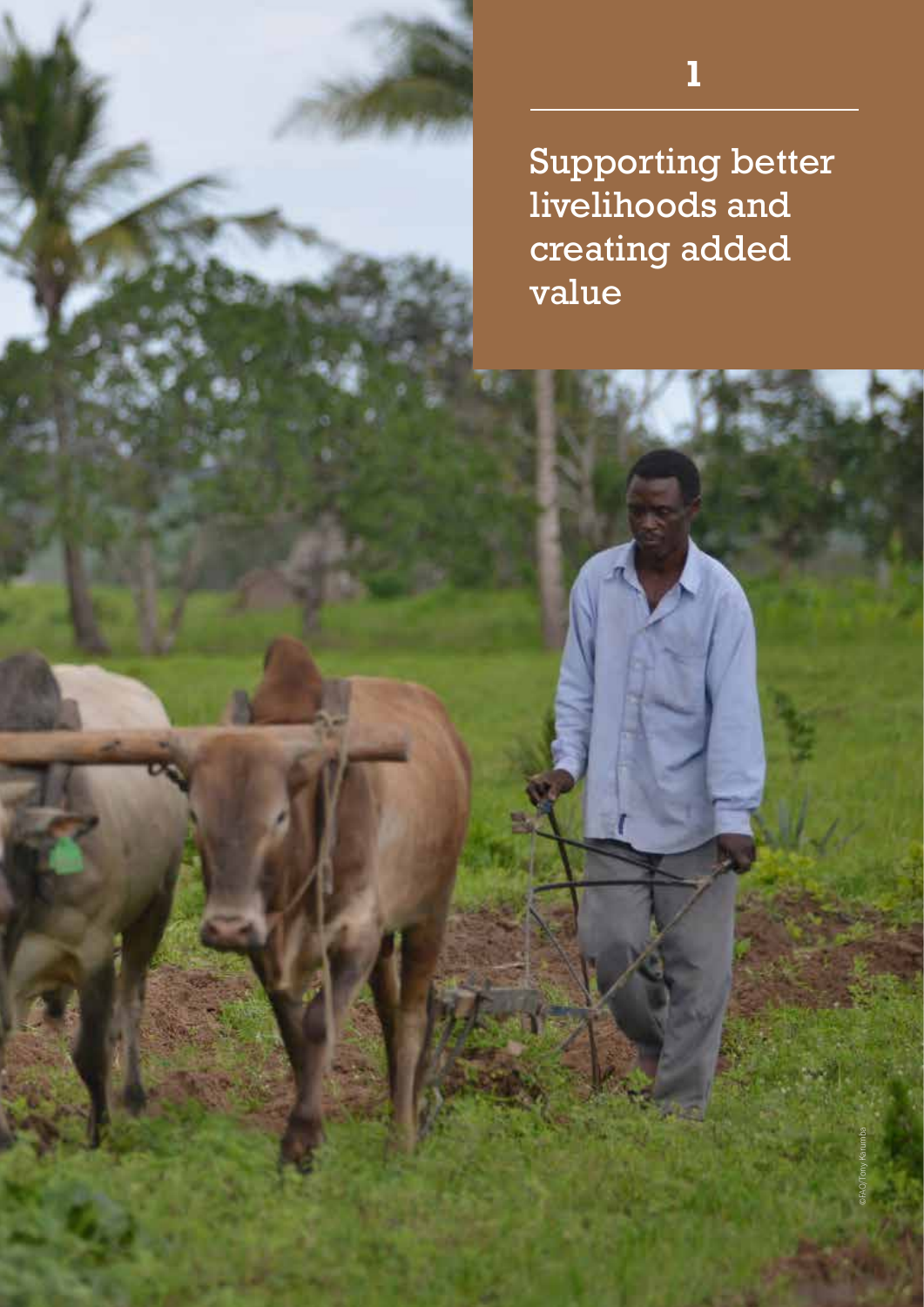- Concentration/industrialization of livestock production excludes small holders and pastoralists from participating in the growth of the sector
- Youth unemployment can be significant, particularly in pastoralist systems

# **Opportunities**

The livestock sector currently accounts for about 40 percent of value addition in global agriculture, reaching sometimes more than 80 percent like in Mauritania and New Zealand. Five of the ten biggest agricultural commodities in value terms are animal products, with milk occupying first position. Animal products are mostly consumed locally, with less than 15 percent of global meat, milk and eggs production being traded internationally.

Of the 770 million people surviving on less than USD 1.90 per day, about half depend directly on livestock for their livelihoods. Livestock are owned by more than half of the world's rural households; for example, 78 percent in Zambia, 82 percent in Viet Nam and 61 percent in Panama. A wide variety of products, ranging from milk, meat and eggs to fibres, feathers, hides and skins can be sold by smallholders and pastoralists to generate cash. In Africa for example, rural family poultry accounts for about 80 percent of the total flock and small-scale family poultry generates about 35

percent of household income in the Niger Delta. The **diversity** of animal products and their relative short conservation periods call for local markets and short value chains.

The value that animals add to agroecosystems goes beyond their direct products. They are also flexible assets that can be sold in times of crisis or moved to escape disasters or local social instabilities. In mixed systems, livestock also increase total farm and land productivity by providing draught power and fertilizer and by converting crop residues into valuable protein. In the pastoralist Sahel, donkeys very often accompany herders on their transhumant migrations and provide their main vehicle/mean of transporting water from boreholes to camps.

Employment in livestock agri-food systems, for example in dairy and meat processing operations, stimulates demand for goods and services, and promotes economic transformation by contributing to human and financial capital that serves the development of other sectors of the economy. They often contribute to the **circular economy**.

Policies and investments are needed to support market access for pastoralists and small livestock keepers and to develop inclusive value chains. Securing livestock keepers' access to resources, including land, is also key to poverty reduction and food security, especially for women.

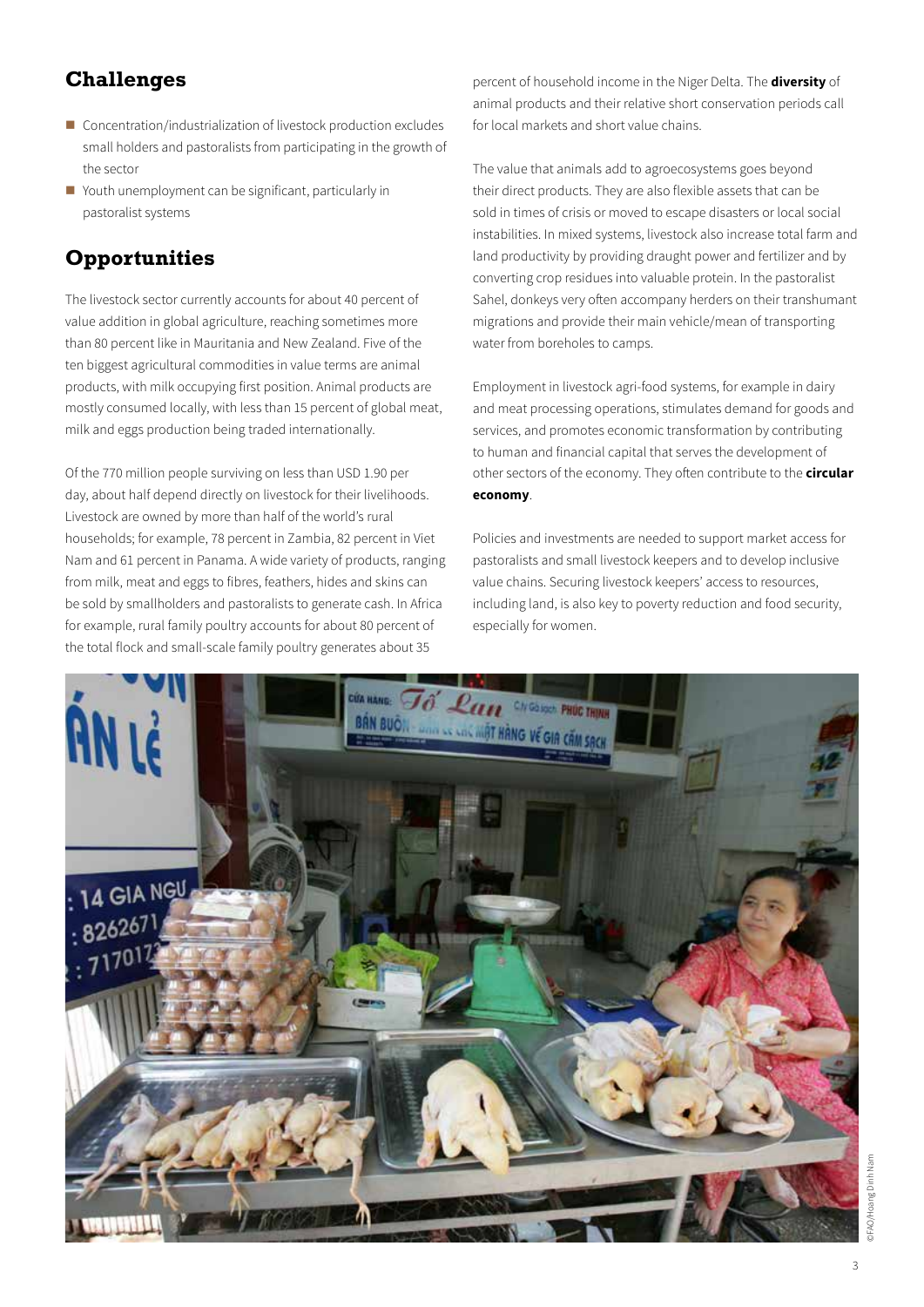$\mathcal{L}$ 

الما<sup>ر</sup> الموادة

**2**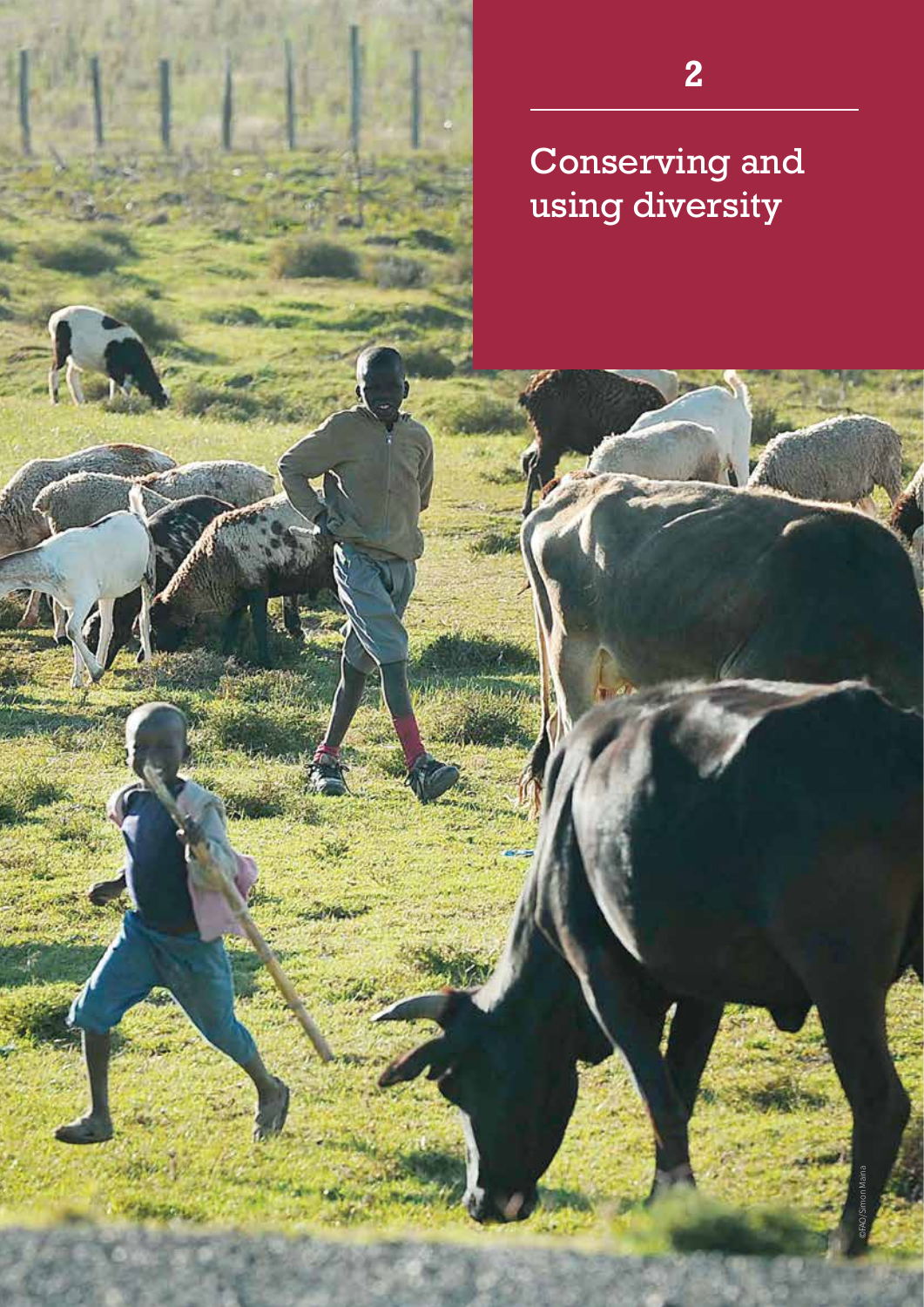- Recent development of the livestock sector has resulted in greater specialisation and concentration of production, reducing the diversity of production systems
- Urbanisation, rising incomes and changing lifestyles are driving growth in demand for standardized products at low prices
- Intensification and specialisation tend to rely on a limited number of high-producing breeds
- Intensification is associated with greater use of feed crops and improved grasslands which host less biodiversity
- $\blacksquare$  Intensification causes the emergence and transmission of pathogens to occur at greater frequency and speed.

# **Opportunities**

Farmers in mixed crop-livestock systems produce about half of the world's food. They farm in a very diverse range of environments and rely on a variety of production systems, often mixing species, crop varieties and breeds. Livestock include about 40 domesticated species and 9,000 breeds- products of natural selection and human-controlled selection and cross-breeding. The **diversity** of livestock species and breeds and their specific adaptations is the underlying reason why humans can produce food in all types of agroecosystems, including arid areas, steppes, tropics or mountainous peaks.

In all agroecosystems, locally adapted livestock breeds have characteristics that help them cope with local feed resources, climates, elevations, practices (e.g. mobility), parasites and diseases. This is key to **resilience**. Such breeds also make significant contributions to **cultural identity** and traditional knowledge and practices. Combining livestock species that have complementary grazing behaviour can increase overall biomass harvesting and productivity, while reducing health risks related to animal parasitism.

Genetic improvement programmes focus on a limited number of breeds and for a long time concentrated on production traits leading to a certain level of standardization. Traits such as

robustness, **efficiency** and adaptability are difficult to translate into measurable selection criteria. In recent years, however, a number of breeding traits relevant to agroecology have been targeted, including reproductive capacities, functional longevity, and health and behavioural traits. Efforts should focus on the co-creation of knowledge and on how farmers and researchers can work together to select the best breeds for particular circumstances. As opposed to centralized national breeding schemes, community based breeding programs can help improving locally adapted genetic resources.

Biodiversity usually decreases along a gradient of land use intensity. Extensively managed, semi-natural grasslands support a wide **diversity** of plant species and provide a high-quality habitat for many species of insects, bird and mammals. In many regions, biodiversity levels in semi-natural grasslands are comparable to those in forests. Grassland intensification and monoculture of feed crops result in lower species richness. However, some production systems, such as crop-livestock systems that rely on a variety of feed and forages, trees, edges and riverbanks, can create mosaic landscapes that include a range of habitats and supply many ecosystem services.

The rapid development of specialised and intensive livestock production is a threat to the conservation of animal genetic diversity and contributes to other risks and concerns, including the overuse of antimicrobial medicines, public and animal health hazards, animal welfare vulnerabilities, soil erosion and pollution. Agroecological transition is a real challenge for these systems.

Conserving the **diversity** of production systems, species and breeds is essential to improve food security and increase **resilience**. Agricultural producers who rely on different sources of income, including a variety of crops and animals, are less vulnerable in case of droughts, floods or market shocks. They often generate a variety of products adapted to local **cultural values and food traditions**. Specific markets for such products – some of which may become more popular with consumers as incomes rise – provide an opportunity to add value and improve livelihoods, and to conserve animal genetic resources by keeping them in profitable use.

#### **Case study 1** Pastoralism

Pastoralism is based on strong interactions between animals, humans and their environment. In arid and subarid environments where no crops can grow, pastoralists use heterogeneous, highly seasonal and scarce resources to produce economic, ecological and social services. To do so, they rely on diverse species and locally adapted breeds, and on multiple forms of mobility (seasonal, commercial, labour) at scales ranging from local to transboundary. Their land-use practices involve the use of shared resources based on bundles of rights and customary land-tenure governance arrangements that have evolved along with infrastructure such as wells, dams and roads.

Extensive livestock production, such as pastoralism, requires alternative indicators of performance: while productivity per hectare is usually low, protein output per input of dry matter inedible for humans is high. Pastoralist production systems make a net positive contribution to global protein balance.

Pastoralist systems are now facing a number of challenges as the traditional balance between animals, people and the environment is threatened by constraints on mobility resulting from drivers such as population growth, globalization, climate change, conflicts over land use, inappropriate legislation and political instability.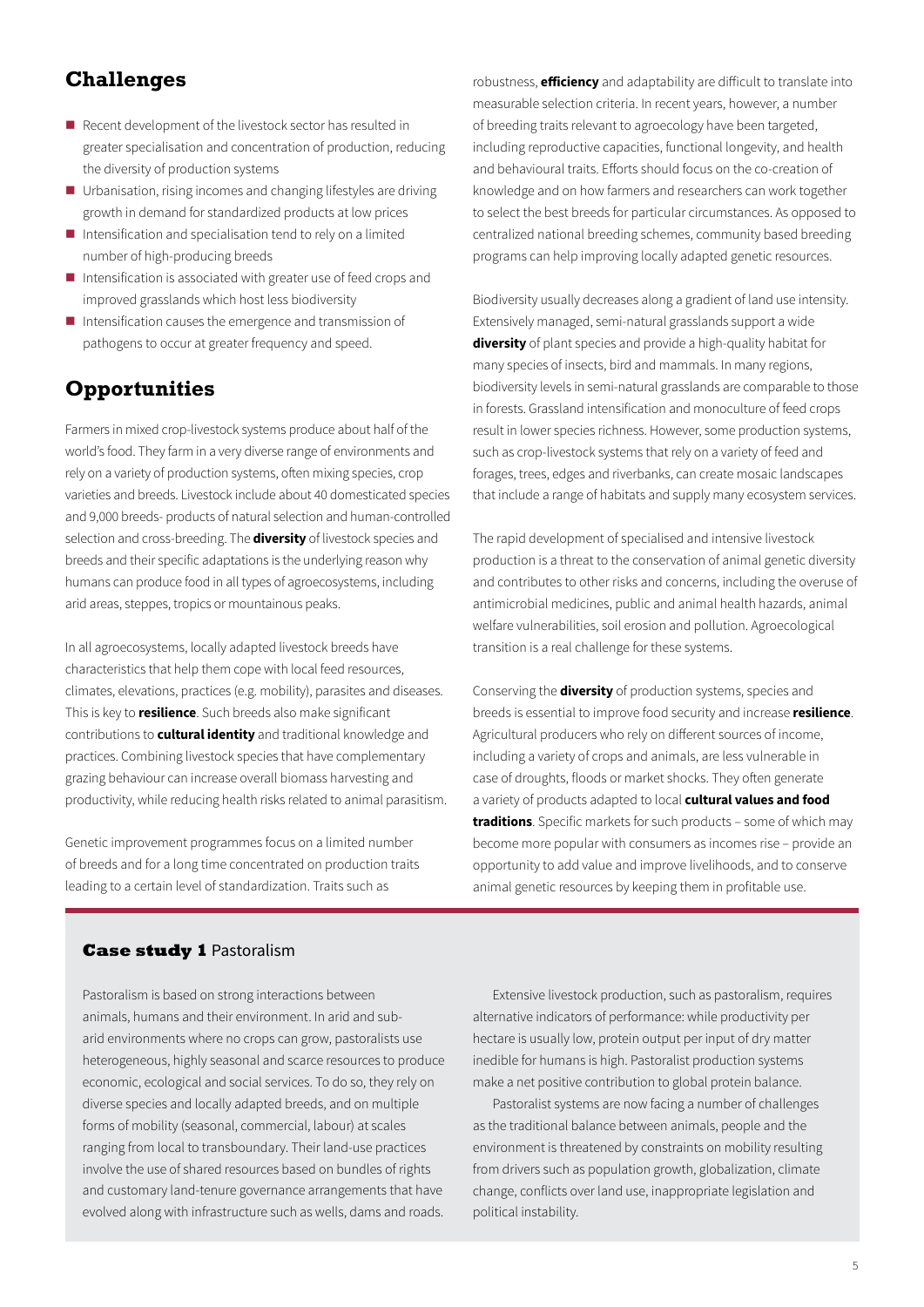

Recycling and using synergies for better integration

#### LINEAR



CIRCULAR

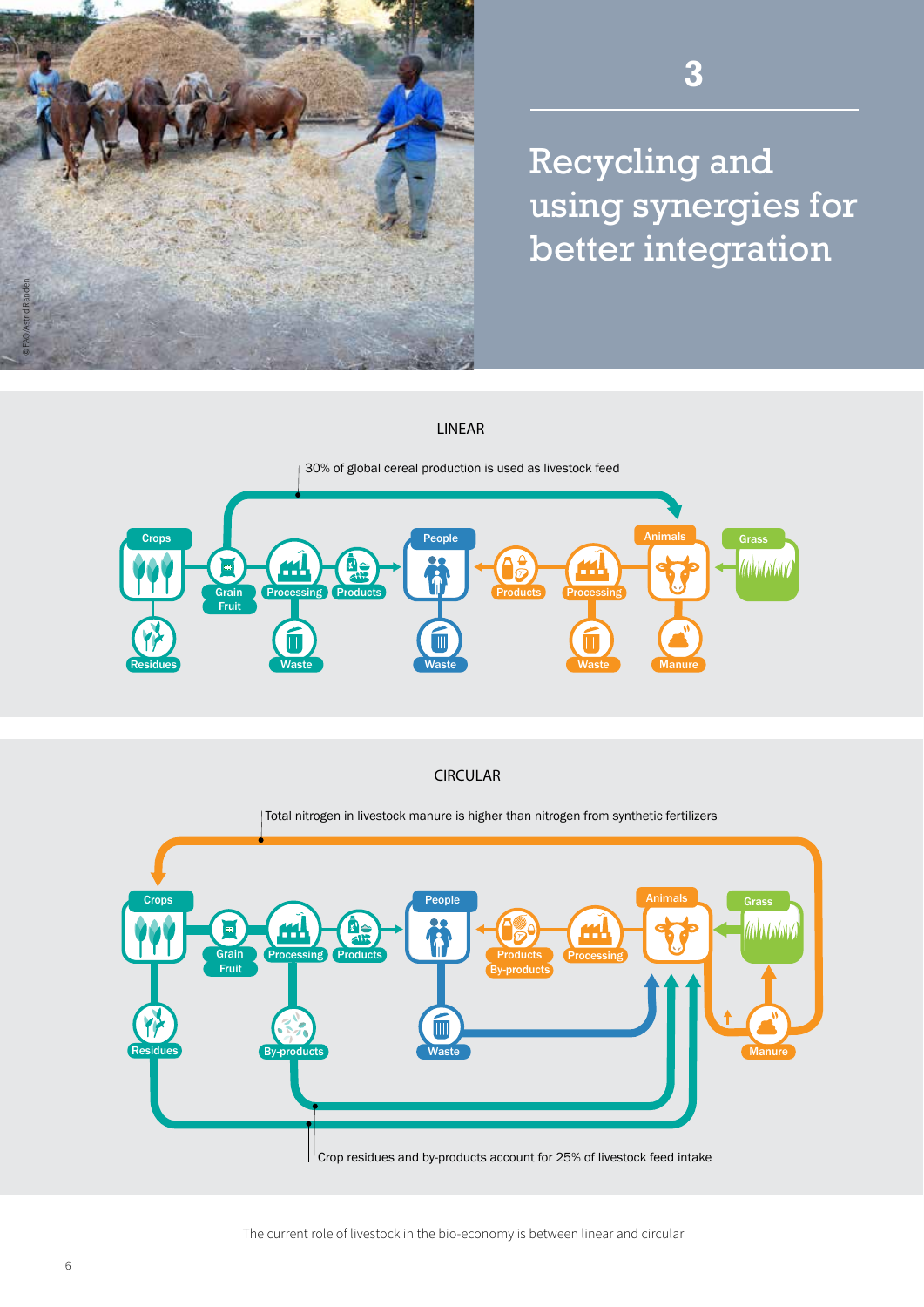- A lot of residues and by-products from the agrifood industry are wasted while livestock use one third of global cereal production
- A substantial proportion of livestock manure is wasted or discharged in the environment

# **Opportunities**

Humans harvest about 25 percent of the total biomass produced on Earth each year. The annual feed intake of livestock represents about 6 billion tonnes of dry matter per year, or 20 percent of this global human appropriation of biomass.

Permanent pastures and meadows cover about 3.3 billion ha worldwide, representing one quarter of the Earth's land area and a diverse range of agroecosystems. A large share of this area cannot be cropped because of slope, elevation, type of soil or climate. The specialized digestive track of ruminants allows them to convert grass and similar feeds into high quality protein. Grass and leaves represent nearly half of the dry matter ingested by livestock at global level. Grazing livestock systems, including pastoralism, are essential for these agroecosystems and the people whose livelihood depend on them. When manage sustainably, they are also key to soil carbon conservation and other ecosystem services.

Crop residues and agro-industrial by-products such as bran, molasses and oilseed cakes, represent close to 30 percent of the livestock feed intake. They will be produced in larger amounts as the human population grows and consumes ever more processed food, and could become an environmental burden. Livestock play a critical **Global land cover** role in adding value to these products, as well as to intercrops used to cover soils in agroecological mixed crop-livestock systems.

Livestock also contribute to the overall food output by increasing crop productivity through the provision of manure. They are a mean of moving organic matter and water within agroecosystems, for example from grasslands to crop fields, in the form of manure, which makes them key to nutrient cycles and associated ecological processes. Total nutrients available from livestock manure exceeds processes. Total nathems dramatic hominicate in miantic energy<br>nutrients from synthetic fertilizers. However, globally, manure supplies only about 13 percent of gross nitrogen input for cropping Other land example inc

This is mainly due to the specialization and mechanization of production, but also to subsidies to farm inputs.

**Synergies** in integrated crop-livestock or livestock-fish production are key to the agroecological transition. Integration reduces the need for inputs such as land, water and nutrients and improves overall **efficiency**. Better integration can be achieved by increasing the share of grass, crop residues, by-products and waste that humans cannot eat in the livestock feed ration and by **recycling** and recovering nutrients and energy from animal waste (e.g. manure management and application, composting, and anaerobic digestion for biogas production). Integration can also be achieved at landscape or supply chain level. For example, large scale specialized crop and livestock productions can link two agroecosystems via trade in feed or manure. Use of whey from dairy production as feed in piggeries or and use of crop by-products to feed urban livestock are also examples. However, other dimensions of the agroecological transition can be difficult to achieve in these systems.

Assessing the amount of biomass that can be potentially recycled as livestock feed and the impact this would have on productivity, taking into account the **diversity** of species and production systems, still remains to be done. Regulatory frameworks need to consider the sanitary and technical requirements for better integration of non-edible products into livestock feed rations. Other issues that need to be addressed include disregard of externalities and existing subsidies on inputs (e.g. fossil fuel or fertilizers), difficulties in the adaptation of technical solutions to location-specific constraints and lack of access to knowledge and technologies. In Japan, 52 percent of waste from the food industry is now used as livestock feed, thanks to adequate policies and a certification system.



#### **Global livestock feed rations**

#### **Case study 2** Integrated livestock-fish farming systems in East and Southeast Asia

Large-scale specialized monogastrics and fish production systems are developing fast in East and Southeast Asia. However, traditionnal integrated livestock-fish systems continue to exist and are relevant to agroecology. These systems rely on synergies between livestock and fish through the use and reuse of nutrients, particularly recycling livestock wastes (manure, urine

and spilled feed) for fish production. In the case of fish species that have high demand for animal protein, livestock wastes can also be processed through worms or larvae before being fed to fish. Nutrient losses are reduced and overall resource efficiency is improved. Farmers' income is higher and more regular because of the greater diversity of the products supplied.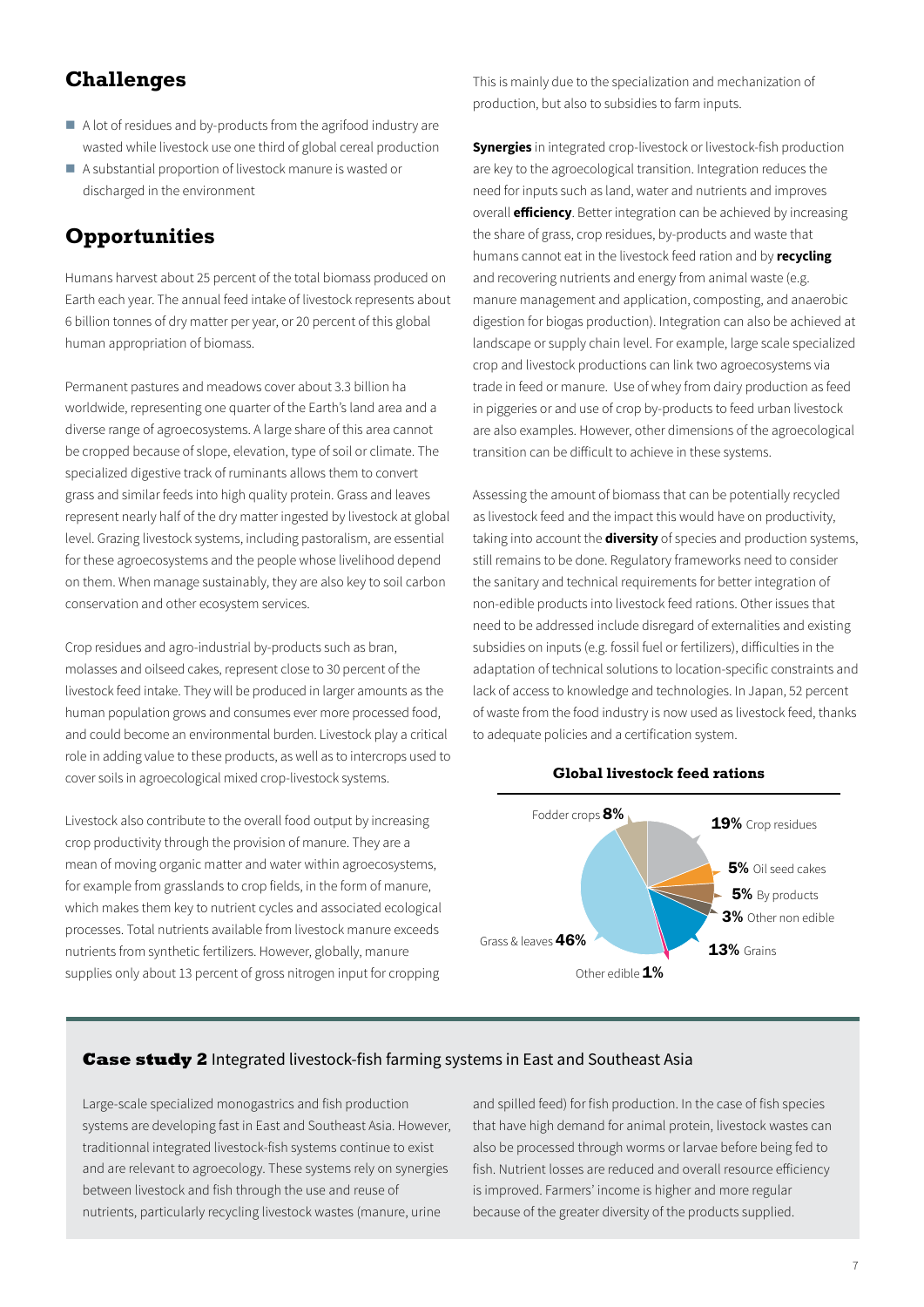Mitigating and adapting to climate change

**4**

©FAO/A.K. Kimoto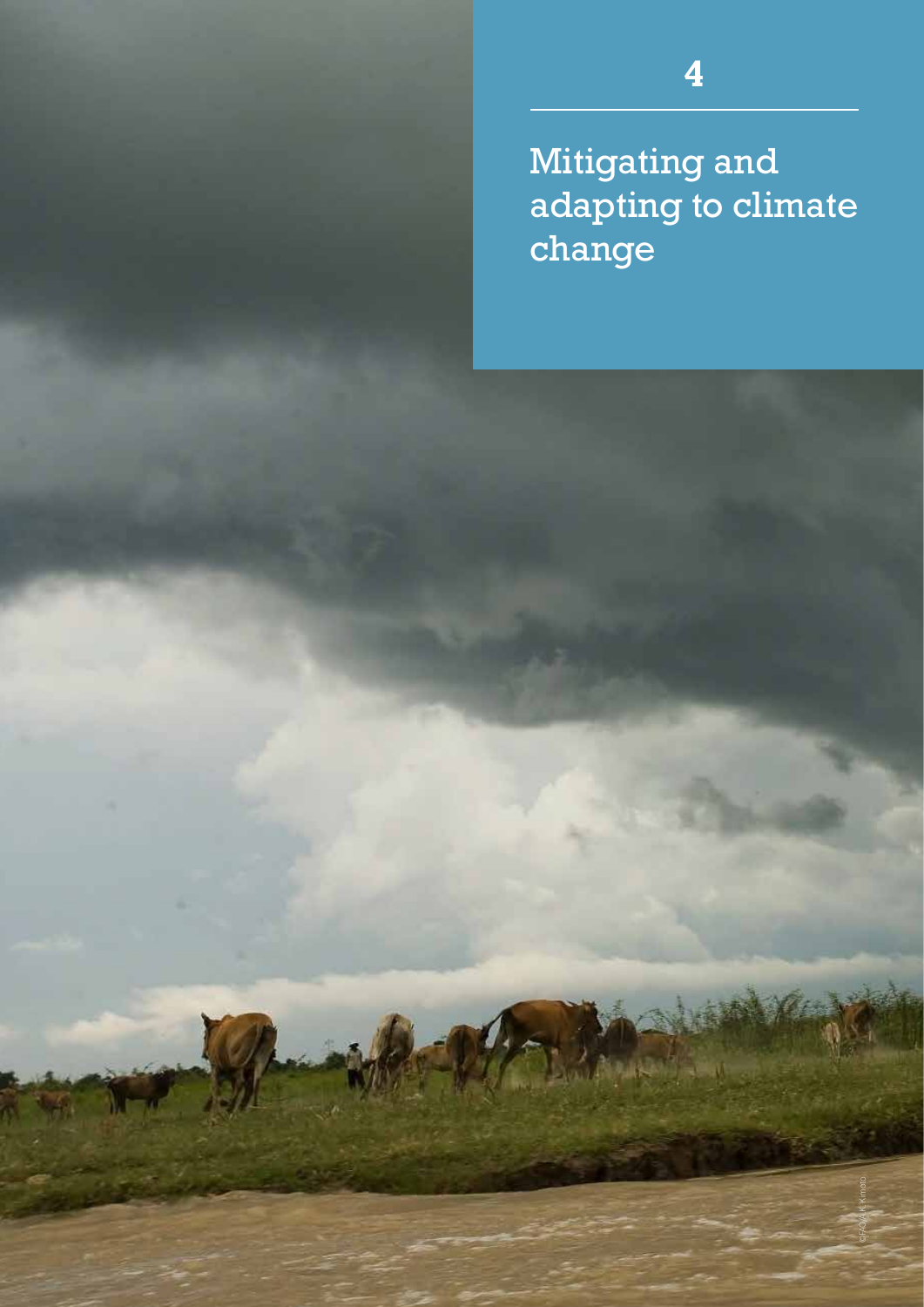- Poor livestock keepers are among the most vulnerable people to climate change, via its direct and indirect impacts on livestock and the resources used to feed them.
- $\blacksquare$  There can be a trade-off between productivity in optimal conditions and resilience, i.e. productivity when exposed to changing conditions and shocks.
- Livestock products are responsible for more greenhouse gas emissions than most other food sources.

### **Opportunities**

Because of the very large **diversity** of production systems, species and breeds and because of animals' abilities to adapt to marginal conditions and withstand climate shocks, livestock support **resilience** to climate change at farm and community levels.

However, in pastoral areas, where climate shocks have been more frequent recently, populations are suffering from the effects of droughts, a situation that is being exacerbated by reduced mobility of people and animals due to legislations and conflicts and by the relative absence of organized feed supply chains to compensate for reduced rangeland productivity.

To date, agroecological studies have paid more attention to climate change adaptation than mitigation. While livestock production is affected by the effect of climate change, it also contributes to climate change via greenhouse gas emissions from feed production, enteric fermentation, animal waste and land-use change. Livestock supply

chains account for 14.5 percent of global anthropogenic greenhouse gas emissions. However, low carbon livestock production is possible. Solutions are already available. They illustrate how agroecology can contribute to climate change mitigation. Solutions fall into three main categories: improving **efficiency**; improving pasture management; and **recycling**.

Improved efficiency reduces greenhouse gas emissions per unit of product and increase farmers' income. Practices such as better animal feeding and nutrition, better grassland management, improving and diversifying pastures and forage (e.g. mixes of grasses and legumes) are relevant to agroecology and mitigation of climate change. Better animal health and husbandry, but also better animal welfare, can increase reproductive **efficiency** and extend reproductive life of the animal. It also reduces losses and the number of unproductive animals.

Improved pasture management supports soil carbon sequestration. This can be achieved by adjusting grazing pressure – through **balancing** the spatial and temporal presence of livestock (e.g. through participatory land use planning), nutrient management, diversifying pasture species mixes (e.g. with legumes), improving the mobility of animals in pastoral and agropastoral systems and integrating trees and pastures (silvopastoralism). These changes require adequate **governance** and working with farmers and pastoralists to identify best practices and lift barriers to adoption.

Considerable reduction in nitrous oxide and methane emission, as well as better economic return for producers, can also be achieved by **recycling** and better integration (manure and by-products).



©FAO/Giulio Napolitano

#### **Case study 3** Mixed crop-livestock farms in Zambia and climate change solutions

78 percent of farms in Zambia raise at least one form of livestock. Economic analysis shows that in drought years households with livestock have higher and more stable income than those without livestock. While traditional systems took advantage of the integration of crop and livestock at farm and village level, policies targeting crop inputs have resulted in waste of crop residues as well as pasture degradation, which is making mixed farmers

more vulnerable to climate change. At the same time, large-scale intensive beef fattening is developing in the country. FAO has shown that improved practices on small-scale farms, including better management of forages and crop residues and better use and application of manure, can result in reduced vulnerability, improved productivity and reduced greenhouse gas emission intensities.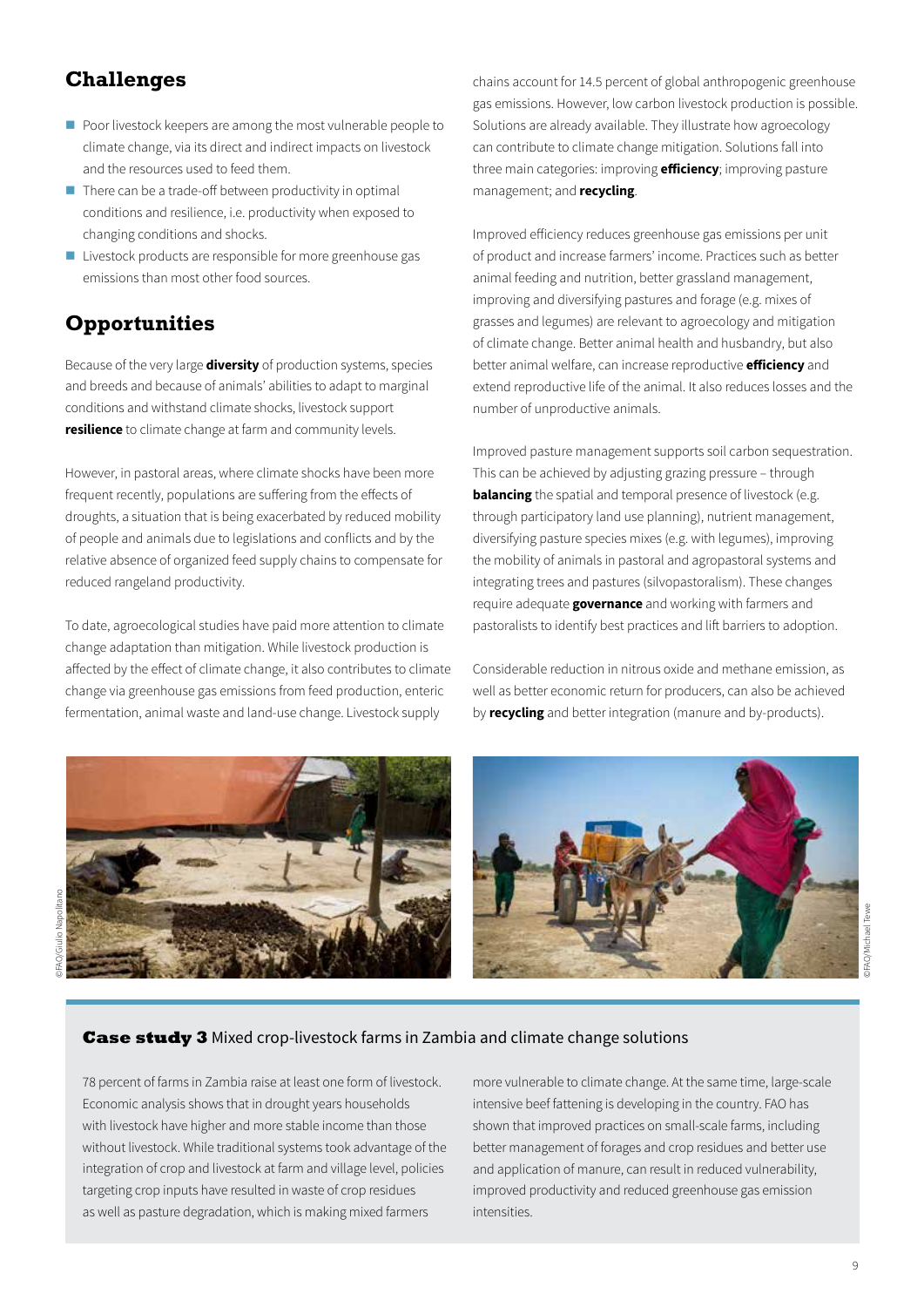FAO's work on sustainable livestock relevant to agroecology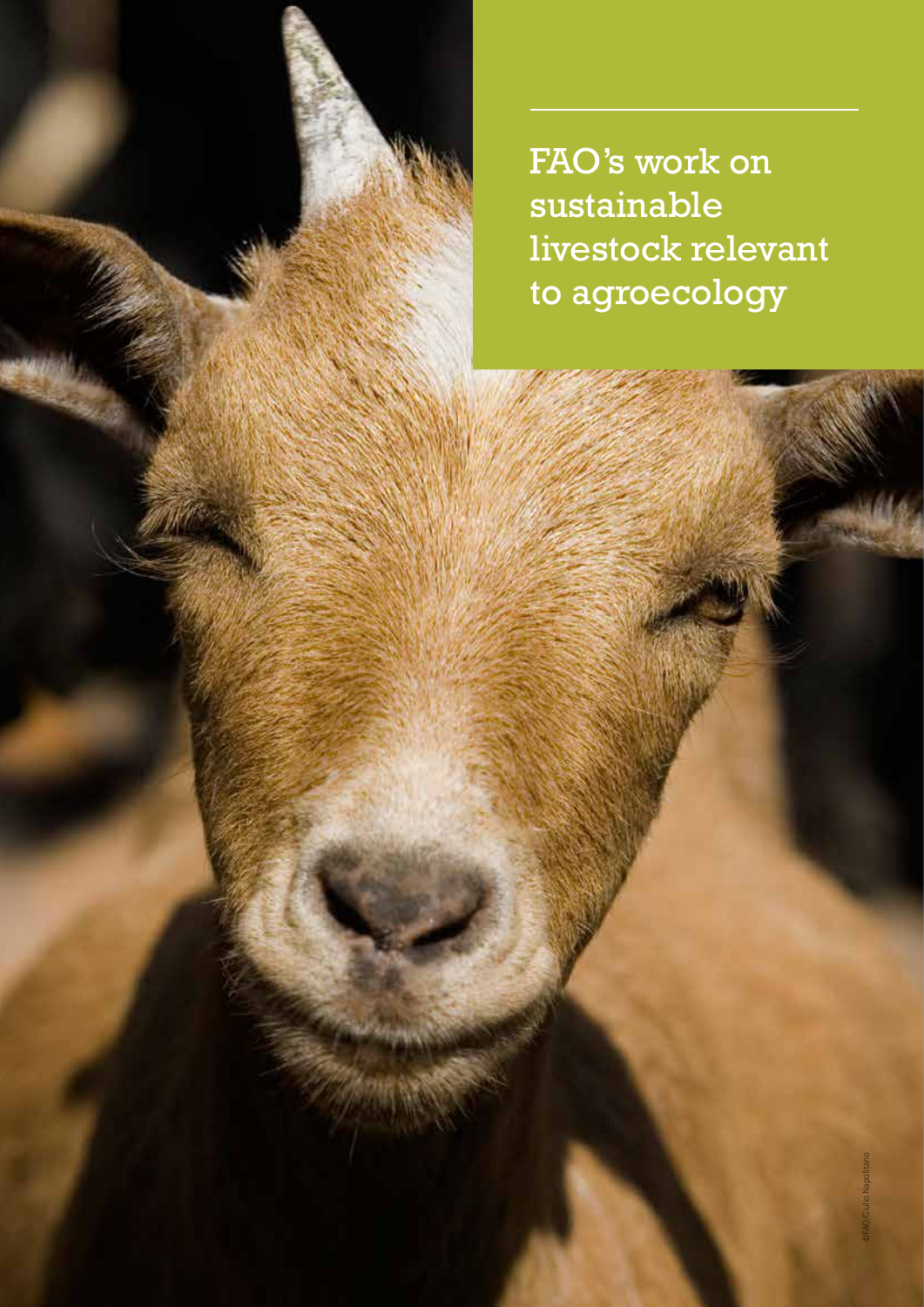- **Generating evidence and knowledge.** In order to measure impacts of agricultural practices and progress towards sustainability, FAO produces baselines and inventories of natural resource use, greenhouse gas emissions and animal genetic diversity, for example in the reports *Tackling Climate Change Through Livestock and The State of the World's Animal Genetic Resources.*
- **I** Identifying and promoting best practices. FAO is piloting technical and policy options for a diverse range of production systems and providing technical guidance, for example via the project *Reducing Enteric Methane for Improving Food Security and Livelihoods* that operates in 13 countries or via implementing the Voluntary *Guidelines on the Responsible Governance of Tenure of Land, Fisheries and Forests:* improving governance of pastoral lands
- **Developing tools and methodologies.** To monitor progress in the transition towards sustainable food and agriculture, FAO has developed tools such as the Global Livestock Environmental Assessment Model (GLEAM) and the Domestic Animal Diversity Information System (DAD-IS) as well as metrics and methodologies such as the guidelines from the Livestock Environment Assessment and Performance (LEAP) partnership.
- **Facilitating intergovernmental processes.** FAO provides policy support to its member countries for processes that require aligned policies and joint efforts, for example through the Commission on Genetic Resources for Food and Agriculture and the *Global Plan of Action for Animal Genetic Resources.*
- **Facilitating multi stakeholder partnerships and dialog.** To improve adoption of sustainability principles and best practices by all actors along supply chains and to ensure that different actors are heard, FAO supports multistakeholder initiatives such as the Global Agenda for Sustainable Livestock and its various Action Networks, including the Global Network on Silvopastoral Systems and Restoring Value to Grasslands.
- **Promoting producer organizations and partnerships** with focus on small-scale livestock keepers and pastoral organizations, for example through the Pastoralist Knowledge Hub.
- **Developing capacity.** FAO is working at local and governmental level to enhance technical and institutional capacities for the adoption of best practices using, for example, the Livestock Farmer Field Schools approach and the Pastoral Field Schools manual.

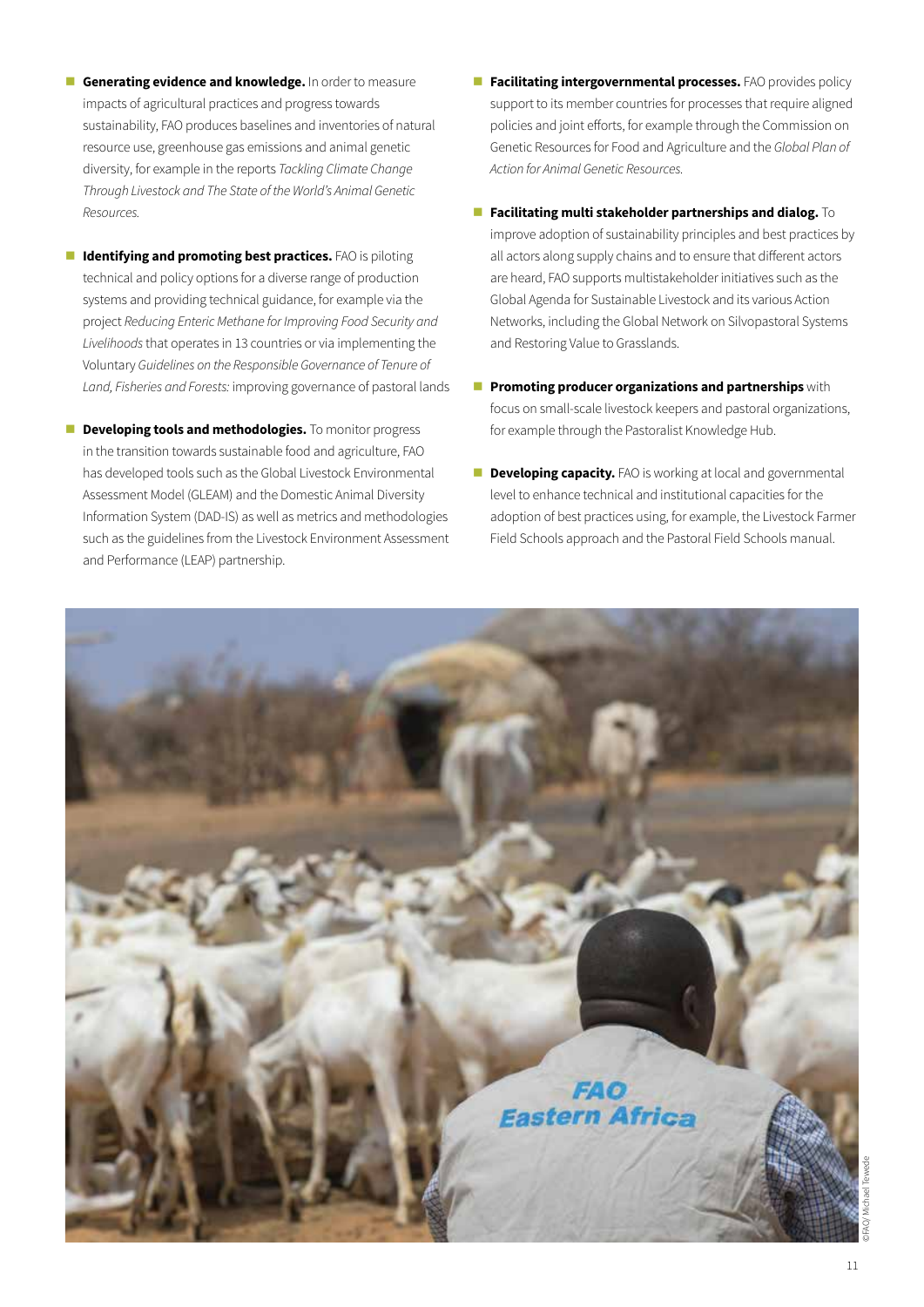# Livestock and the **2030 Agenda for Sustainable Development**

In 2016, the United Nations launched the 2030 Agenda for Sustainable Development with 17 Sustainable Development Goals (SDGs). The 2030 Agenda recognizes that poverty and hunger are the greatest global challenges, but that their eradication requires a real transformative plan of action. The 17 SDGs are relevant for all countries and address all dimensions of sustainability. Livestock represent key opportunities for achieving the SDGs but also un number of challenges. They can contribute to an agroecological transition in support of the 2030 Agenda.

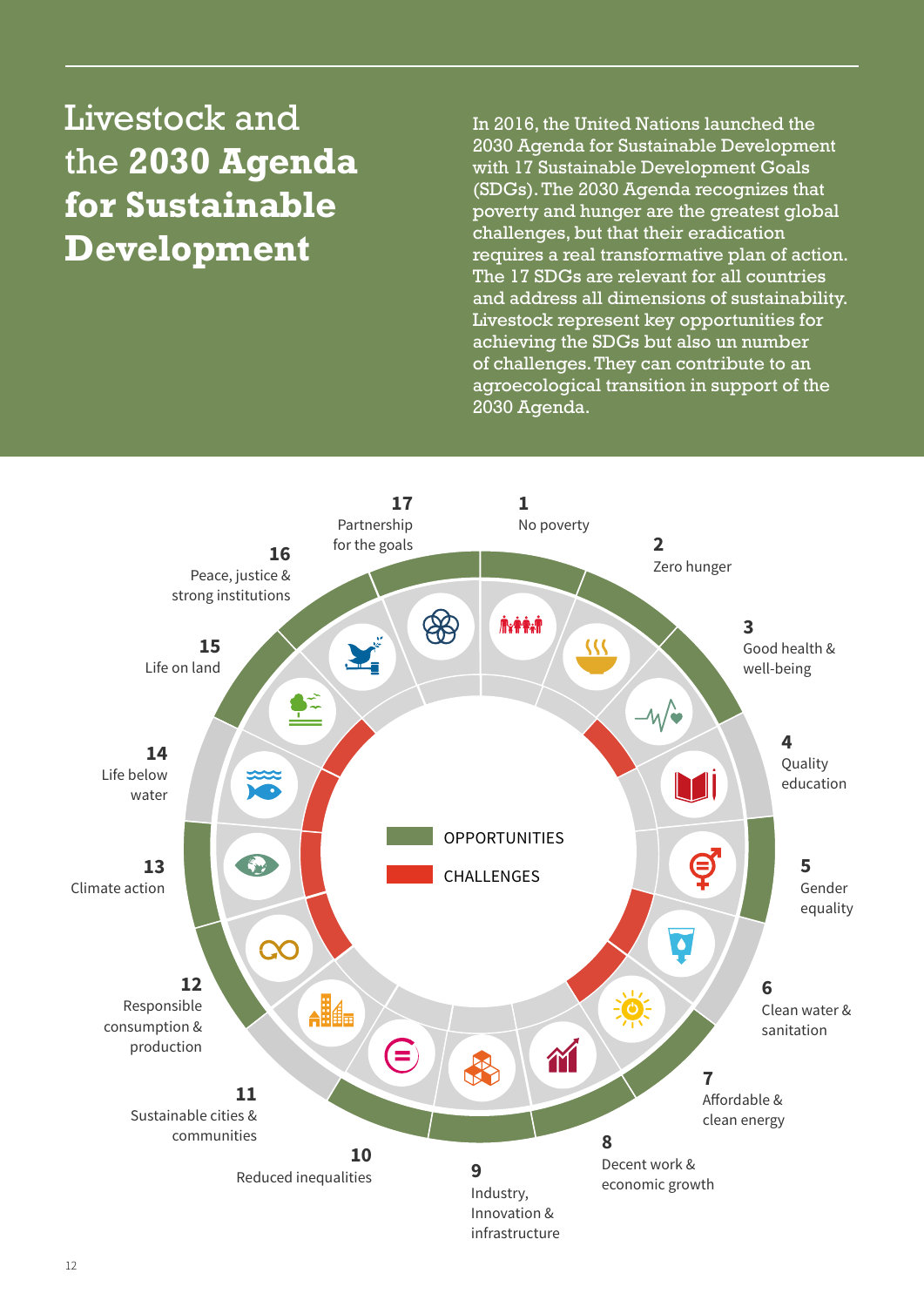#### **Bibliography**

**FAO, 2003.** *Integrated livestock-fish farming systems.* Available at http://www.fao.org/docrep/006/y5098e/y5098e00.htm

**FAO, 2009.** *Livestock in the balance. The State of Food and Agriculture*. Available at http://www.fao.org/docrep/012/i0680e/ i0680e.pdf

**FAO, 2015.** *The Second Report on the State of the World's Animal Genetic Resources for Food and Agriculture.* Available at http://www.fao.org/publications/sowangr/en/

**FAO, 2016.** *Synthesis – Livestock and the Sustainable Development Goals.* Available at http://www.livestockdialogue.org/fileadmin/ templates/res\_livestock/docs/2016/Panama/FAO-AGAL\_synthesis\_ Panama\_Livestock\_and\_SDGs.pdf

**FAO, 2016.** *Climate change and food security: risks and responses.*  Available at http://www.fao.org/3/a-i5188e.pdf

**FAO, 2017.** *The State of Food Insecurity.* Available at http://www.fao.org/3/a-I7695e.pdf

**FAO, 2017.** *Livestock solutions for climate change.* Available at http://www.fao.org/3/I8098EN/i8098en.pdf

**FAO, 2018.** *Shaping the future of Livestock.* Available at http://www.fao.org/3/i8384en/I8384EN.pdf

**Gerber** *et al.***, 2013.** *Tackling Climate Change through Livestock* at http://www.fao.org/docrep/018/i3437e/i3437e.pdf

**Leroy** *et al.***, 2016.** *Rare phenotypes in domestic animals: unique resources for multiple applications, in Animal genetics*, 47(2), 141-153. **Liu** *et al.***, 2010.** *A high-resolution assessment on global nitrogen flows in cropland.* In Proceedings of the National Academy of Sciences, 107(17), 803.

**Mottet** *et al.***, 2016.** *Achieving mitigation through adaptation: climate smart livestock solutions in Southern Africa.* Available at http://www. greenhouse.unimelb.edu.au/GGAA/1200%20-%20A.%20Mottet.pdf **Mottet** *et al.***, 2017.** *Livestock: On our plates or eating at our table?* A new analysis of the feed/food debate. In Global Food Security, 14, 1-8.

**Phocas** *et al.***, 2016.** *Towards the agroecological management of ruminants, pigs and poultry through the development of sustainable breeding programmes: I-selection goals and criteria.* In Animal, 10(11), 1749-1759.

**Saj** *et al.***, 2017.** *The way forward: an agroecological perspective for Climate-Smart Agriculture.* In Agriculture, Ecosystems & Environment, 250, 20-24.

**Soussana** *et al.***, 2014.** *Agroecology: Integration with Livestock.*  Proceedings of the FAO International Symposium on agroecology.